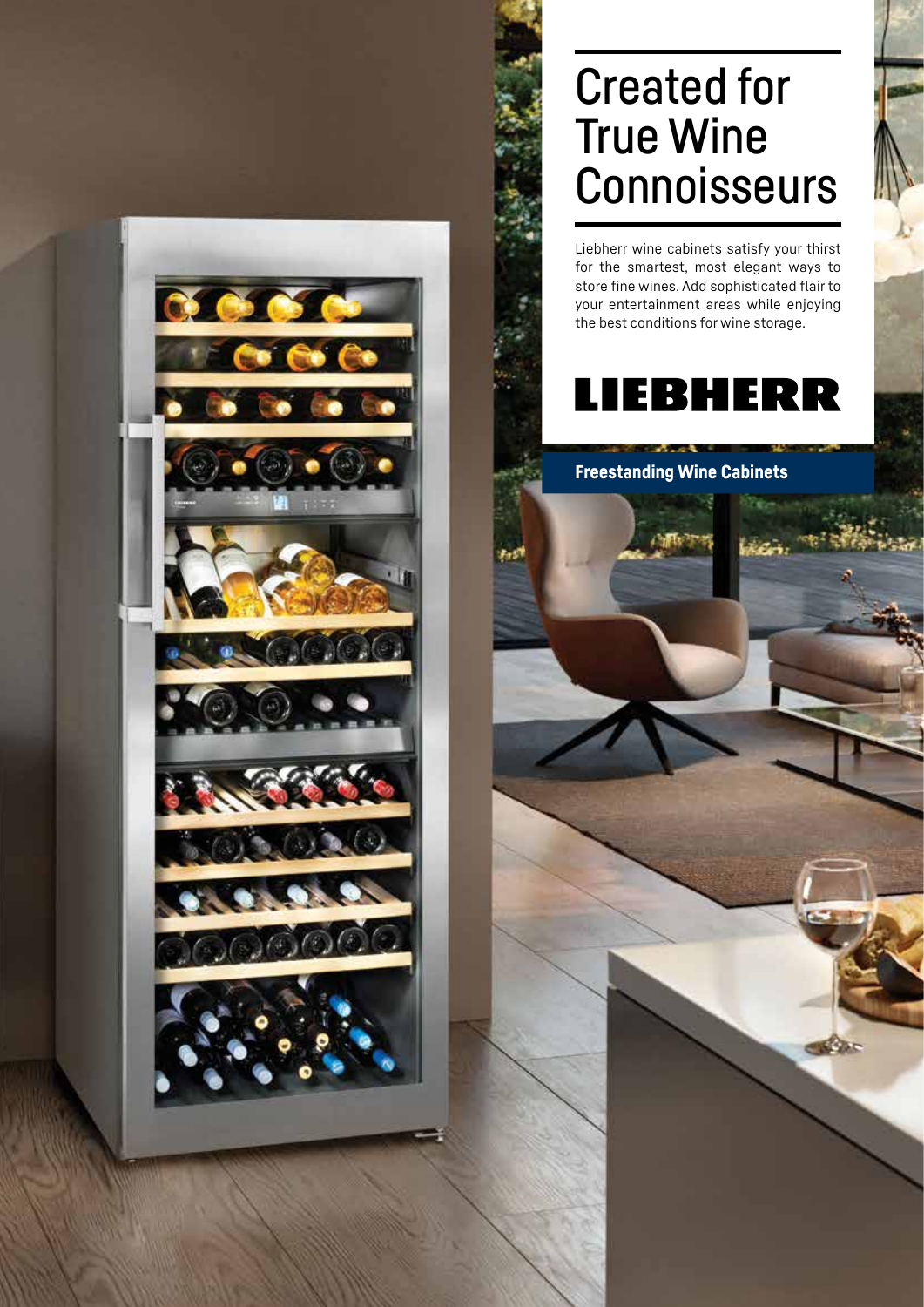# Unique features ---



**Ideal Humidity for Long-term Storage** 

When humidity level falls below 50%, natural corks begin to shrink, causing oxygen to enter the bottle and resulting in damaged wine. Liebherr wine cabinets guarantee ideal conditions which allows wine corks to remain supple and prevent oxidization, with humidity between 50% – 80% depending on ambient humidity.



#### **Optimum Air Quality with Charcoal Filter**

Environmental odours can adversely affect the quality of wine stored over prolonged periods. To protect your prized collection, each Liebherr wine cabinet is equipped with an activated charcoal filter to provide a permanent supply of odourless, fresh air.



**UV Protection with Insulated Glass Doors**

Our wine cabinets come with insulated glass doors with special UV protection. The double-glazed construction means that most of the damaging UV radiation is reflected away. In addition, LED lights are installed in the interiors to provide illumination without risk of UV exposure.



#### **Pleasant Illumination with Energy Efficient LED Lighting**

Integrated LED lights in our wine cabinet interiors ensure pleasant illumination and provide an optimum view of your wine collection. LED lighting is energy efficient and emits less heat than conventional neon lighting, hence it does not influence the interior temperature.



#### **Low Vibration Environment to Minimise Damage**

Specially developed compressors provide a low vibration environment for your wine bottles. Coupled with our natural, handcrafted beechwood shelves, you can be rest assured that your exclusive collections are protected from any harmful vibrations.



**Intuitive Navigation via LCD Display**

Our touch electronic control system is easy to navigate and enables tailored storage options. Temperature can be set between +5°C and +20°C based on your preference. In our multi-temperature models, each wine safe can be controlled independently, with a temperature range of +5°C and +20°C, allowing different types of wine to be stored in one wine cabinet.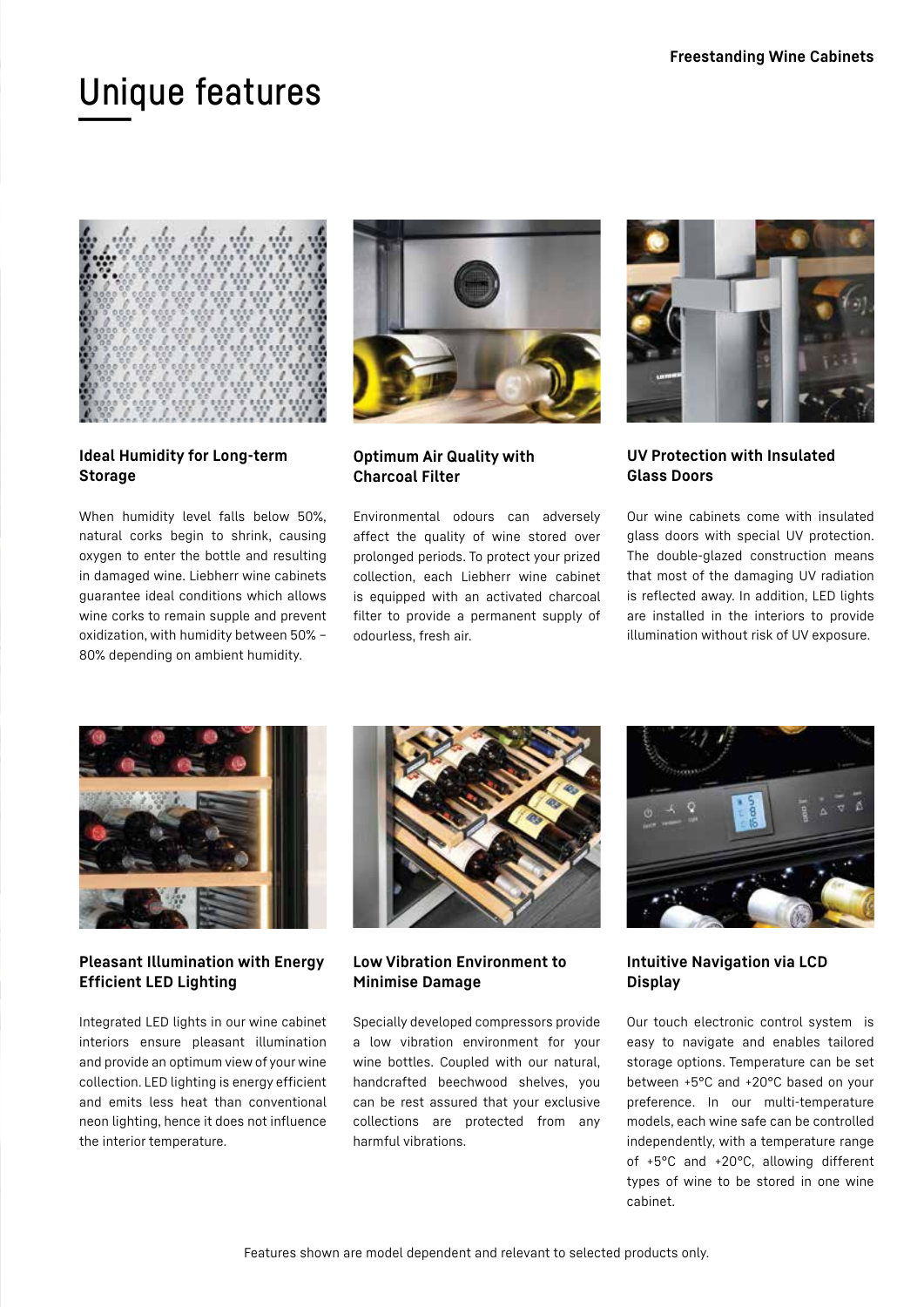#### **Vinidor Wine Cabinets**



### **WTes 5872**

| Energy consumption in 365 days/24 h*                    | 245 / 0.671 kWh                              |
|---------------------------------------------------------|----------------------------------------------|
| Total gross / net capacity                              | 584 / 511 litre                              |
| Frequency / Voltage                                     | 50 Hz / 220-240 V~                           |
| <b>Connection rating</b>                                | 1.5A                                         |
| Door                                                    | Insulated glazed door, stainless steel frame |
| Side walls                                              | <b>Stainless steel</b>                       |
| Temperature zones                                       | 3                                            |
| Temperature range                                       | +5°C to +20°C                                |
| Max, no. of Bordeaux bottles (0.75 litre)               | 178                                          |
| Type of control                                         | LCD display, internal digital                |
| Forced air system                                       | <b>FreshAir activated charcoal filter</b>    |
| Interior light                                          | LED, dimmable                                |
| Child proof function                                    | Yes                                          |
| Fault: warning signal                                   | <b>Visual and audible</b>                    |
| Door open: warning sign                                 | Audible                                      |
| Shelf material                                          | <b>Beech wood</b>                            |
| Total no. of storage shelves (incl. bottom compartment) | 13                                           |
| Pull-out shelves on telescopic rails                    | 10                                           |
| <b>Presentation shelves</b>                             | ı                                            |
| Door hinges                                             | Right, reversible                            |
| Lock                                                    | <b>Fitted</b>                                |
| Product dimensions (H/W/D)                              | 192 / 70 / 74.2 cm                           |









### **WTes 5972**

| Total gross / net capacity<br>Frequency / Voltage<br>Connection rating<br>Door<br>Side walls<br>Temperature zones<br>Temperature range<br>Max, no. of Bordeaux bottles (0.75 litre)<br>Type of control<br>Forced air system<br>Interior light<br>Child proof function<br>Fault: warning signal<br>Door open: warning sign<br>Shelf material<br>Total no. of storage shelves (incl. bottom compartment)<br>Pull-out shelves on telescopic rails<br><b>Presentation shelves</b><br>Door hinges<br>Lock | 248 / 0.679 kWh                                 | Energy consumption in 365 days/24 h* |
|------------------------------------------------------------------------------------------------------------------------------------------------------------------------------------------------------------------------------------------------------------------------------------------------------------------------------------------------------------------------------------------------------------------------------------------------------------------------------------------------------|-------------------------------------------------|--------------------------------------|
|                                                                                                                                                                                                                                                                                                                                                                                                                                                                                                      | 593 / 526 litre                                 |                                      |
|                                                                                                                                                                                                                                                                                                                                                                                                                                                                                                      | 50 Hz / 220-240 V~                              |                                      |
|                                                                                                                                                                                                                                                                                                                                                                                                                                                                                                      | 1.0A                                            |                                      |
|                                                                                                                                                                                                                                                                                                                                                                                                                                                                                                      | Insulated glazed door, stainless steel frame    |                                      |
|                                                                                                                                                                                                                                                                                                                                                                                                                                                                                                      | <b>Stainless steel</b>                          |                                      |
|                                                                                                                                                                                                                                                                                                                                                                                                                                                                                                      | 2                                               |                                      |
|                                                                                                                                                                                                                                                                                                                                                                                                                                                                                                      | +5°C to +20°C                                   |                                      |
|                                                                                                                                                                                                                                                                                                                                                                                                                                                                                                      | 211                                             |                                      |
|                                                                                                                                                                                                                                                                                                                                                                                                                                                                                                      | LCD display, internal digital, internal digital |                                      |
|                                                                                                                                                                                                                                                                                                                                                                                                                                                                                                      | <b>FreshAir activated charcoal filter</b>       |                                      |
|                                                                                                                                                                                                                                                                                                                                                                                                                                                                                                      | LED, dimmable                                   |                                      |
|                                                                                                                                                                                                                                                                                                                                                                                                                                                                                                      | Yes                                             |                                      |
|                                                                                                                                                                                                                                                                                                                                                                                                                                                                                                      | <b>Visual and audible</b>                       |                                      |
|                                                                                                                                                                                                                                                                                                                                                                                                                                                                                                      | <b>Audible</b>                                  |                                      |
|                                                                                                                                                                                                                                                                                                                                                                                                                                                                                                      | <b>Beech wood</b>                               |                                      |
|                                                                                                                                                                                                                                                                                                                                                                                                                                                                                                      | 10                                              |                                      |
|                                                                                                                                                                                                                                                                                                                                                                                                                                                                                                      | 8                                               |                                      |
|                                                                                                                                                                                                                                                                                                                                                                                                                                                                                                      | ı                                               |                                      |
|                                                                                                                                                                                                                                                                                                                                                                                                                                                                                                      | Right, reversible                               |                                      |
|                                                                                                                                                                                                                                                                                                                                                                                                                                                                                                      | <b>Fitted</b>                                   |                                      |
| Product dimensions (H/W/D)                                                                                                                                                                                                                                                                                                                                                                                                                                                                           | 192 / 70 / 74.2 cm                              |                                      |





\*= Measurements taken at +25°C ambient and +12°C interior temperature tested by Liebherr Germany (not to Australian standards).

 $P_{11}$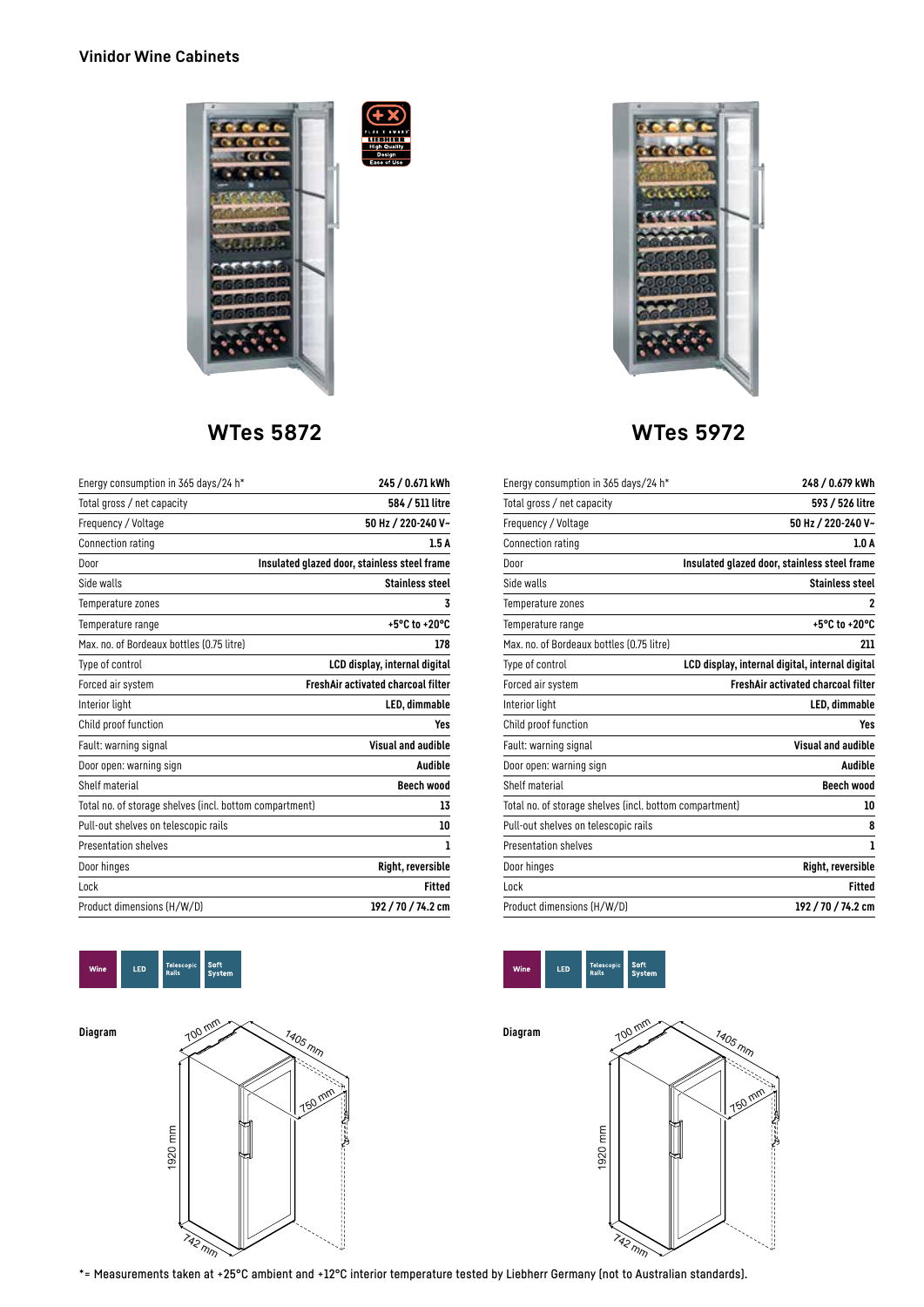#### **Barrique Wine Cabinets**

#### **GrandCru Wine Cabinets**



## **WKt 6451**

| Energy consumption in 365 days/24 h*                    | 143 / 0.392 kWh                           |
|---------------------------------------------------------|-------------------------------------------|
| Total gross / net capacity                              | 666 / 625 litre                           |
| Frequency / Voltage                                     | 50 Hz / 220-240 V~                        |
| Connection rating                                       | 1.0A                                      |
| Door                                                    | Full door, terra                          |
| Side walls                                              | <b>Terra</b>                              |
| Temperature zones                                       | ı                                         |
| Temperature range                                       | +5°C to +20°C                             |
| Max, no. of Bordeaux bottles (0.75 litre)               | 312                                       |
| Type of control                                         | MagicEye, external digital                |
| Forced air system                                       | <b>FreshAir activated charcoal filter</b> |
| Interior light                                          | LED                                       |
| Child proof function                                    | Yes                                       |
| Fault: warning signal                                   | <b>Visual and audible</b>                 |
| Door open: warning sign                                 | <b>Audible</b>                            |
| Shelf material                                          | <b>Beech wood</b>                         |
| Total no. of storage shelves (incl. bottom compartment) | 7                                         |
| Pull-out shelves on telescopic rails                    |                                           |
| <b>Presentation shelves</b>                             |                                           |
| Door hinges                                             | Right, reversible                         |
| Lock                                                    | <b>Fitted</b>                             |
| Product dimensions (H/W/D)                              | 193 / 74.7 / 75.9 cm                      |











**WKb 4612**

| Energy consumption in 365 days/24 h*                    | 204 / 0.559 kWh                           |
|---------------------------------------------------------|-------------------------------------------|
| Total gross / net capacity                              | 453 / 336 litre                           |
| Frequency / Voltage                                     | 50 Hz / 220-240 V~                        |
| Connection rating                                       | 1.0A                                      |
| Door                                                    | Insulated glazed door, black frame        |
| Side walls                                              | <b>Black</b>                              |
| Temperature zones                                       |                                           |
| Temperature range                                       | +5°C to +20°C                             |
| Max, no. of Bordeaux bottles (0.75 litre)               | 195                                       |
| Type of control                                         | MagicEye, external digital                |
| Forced air system                                       | <b>FreshAir activated charcoal filter</b> |
| Interior light                                          | LED                                       |
| Child proof function                                    | Yes                                       |
| Fault: warning signal                                   | <b>Visual and audible</b>                 |
| Door open: warning sign                                 | <b>Audible</b>                            |
| Shelf material                                          | <b>Beech wood</b>                         |
| Total no. of storage shelves (incl. bottom compartment) | 7                                         |
| Pull-out shelves on telescopic rails                    |                                           |
| <b>Presentation shelves</b>                             | ı                                         |
| Door hinges                                             | Right, reversible                         |
| Lock                                                    | <b>Fitted</b>                             |
| Product dimensions (H/W/D)                              | 184.2 / 65.7 / 66.3 cm                    |





\*= Measurements taken at +25°C ambient and +12°C interior temperature tested by Liebherr Germany (not to Australian standards).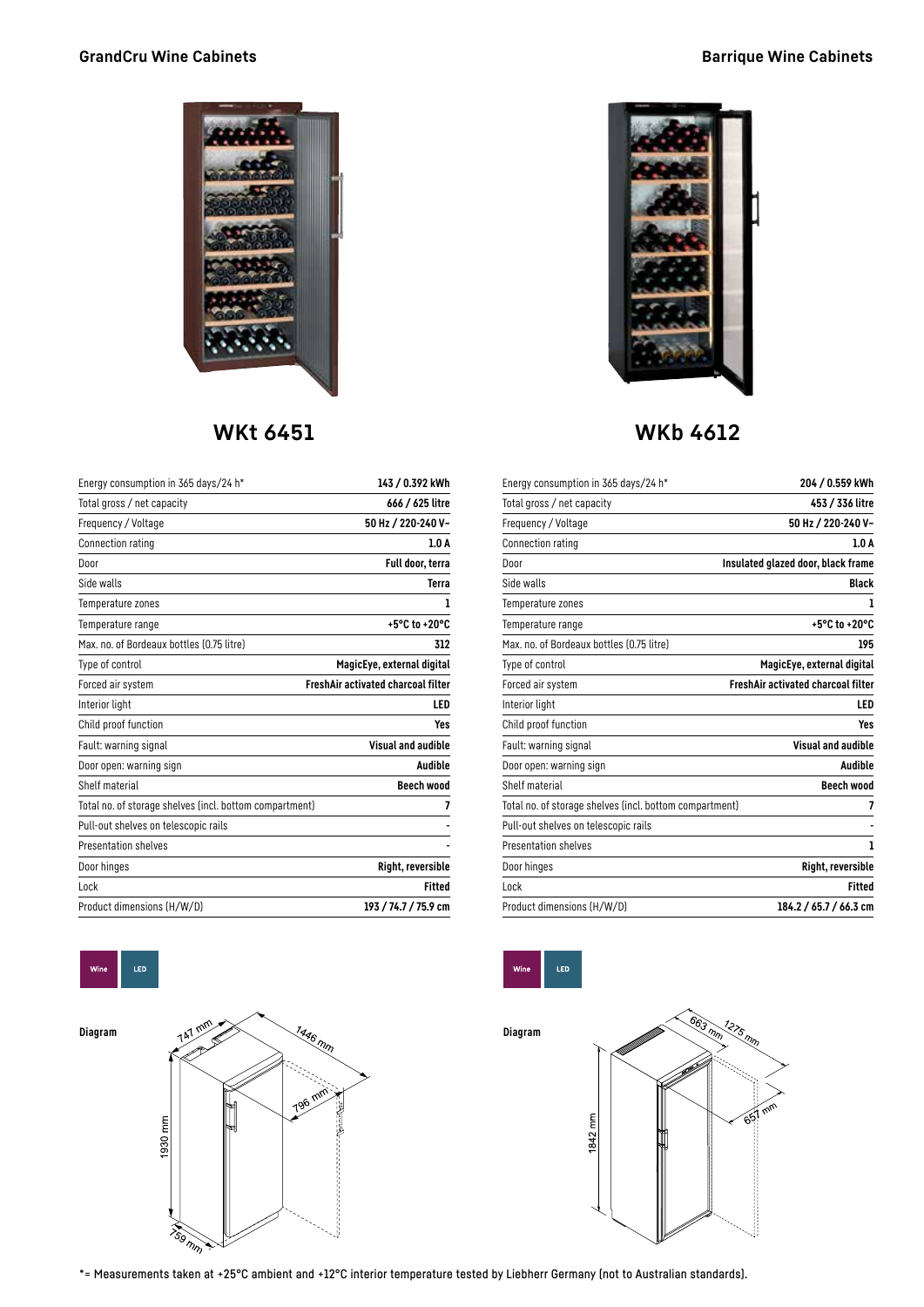

# **WKb 4611**

| Energy consumption in 365 days/24 h*                    | 175 / 0.479 kWh                           |
|---------------------------------------------------------|-------------------------------------------|
| Total gross / net capacity                              | 453 / 336 litre                           |
| Frequency / Voltage                                     | 50 Hz / 220-240 V~                        |
| Connection rating                                       | 1.0A                                      |
| Door                                                    | <b>Full door, black</b>                   |
| Side walls                                              | <b>Black</b>                              |
| Temperature zones                                       | ı                                         |
| Temperature range                                       | +5°C to +20°C                             |
| Max, no. of Bordeaux bottles (0.75 litre)               | 195                                       |
| Type of control                                         | MagicEye, external digital                |
| Forced air system                                       | <b>FreshAir activated charcoal filter</b> |
| Interior light                                          | <b>Bulb</b>                               |
| Child proof function                                    | Yes                                       |
| Fault: warning signal                                   | <b>Visual and audible</b>                 |
| Door open: warning sign                                 | <b>Audible</b>                            |
| Shelf material                                          | <b>Beech wood</b>                         |
| Total no. of storage shelves (incl. bottom compartment) | 7                                         |
| Pull-out shelves on telescopic rails                    |                                           |
| <b>Presentation shelves</b>                             |                                           |
| Door hinges                                             | Right, reversible                         |
| Lock                                                    | <b>Fitted</b>                             |
| Product dimensions (H/W/D)                              | 184.2 / 65.7 / 66.3 cm                    |
|                                                         |                                           |



**Diagram**





# **WKgb 4113**

| Energy consumption in 365 days/24 h*                    | 204 / 0.558 kWh                              |
|---------------------------------------------------------|----------------------------------------------|
| Total gross / net capacity                              | 395 / 293 litre                              |
| Frequency / Voltage                                     | 50 Hz / 220-240 V~                           |
| Connection rating                                       | 1.0A                                         |
| Door                                                    | <b>Full glass door with heating function</b> |
| Side walls                                              | <b>Black</b>                                 |
| Temperature zones                                       | ı                                            |
| Temperature range                                       | +5°C to +20°C                                |
| Max, no. of Bordeaux bottles (0.75 litre)               | 168                                          |
| Type of control                                         | MagicEye, external digital                   |
| Forced air system                                       | <b>FreshAir activated charcoal filter</b>    |
| Interior light                                          | LED                                          |
| Child proof function                                    | Yes                                          |
| Fault: warning signal                                   | <b>Visual and audible</b>                    |
| Door open: warning sign                                 | <b>Audible</b>                               |
| Shelf material                                          | <b>Beech wood</b>                            |
| Total no. of storage shelves (incl. bottom compartment) | 6                                            |
| Pull-out shelves on telescopic rails                    |                                              |
| <b>Presentation shelves</b>                             | ı                                            |
| Door hinges                                             | <b>Right</b>                                 |
| Lock                                                    | <b>Fitted</b>                                |
| Product dimensions (H/W/D)                              | 164.5 / 65.7 / 66.3 cm                       |



**Diagram**

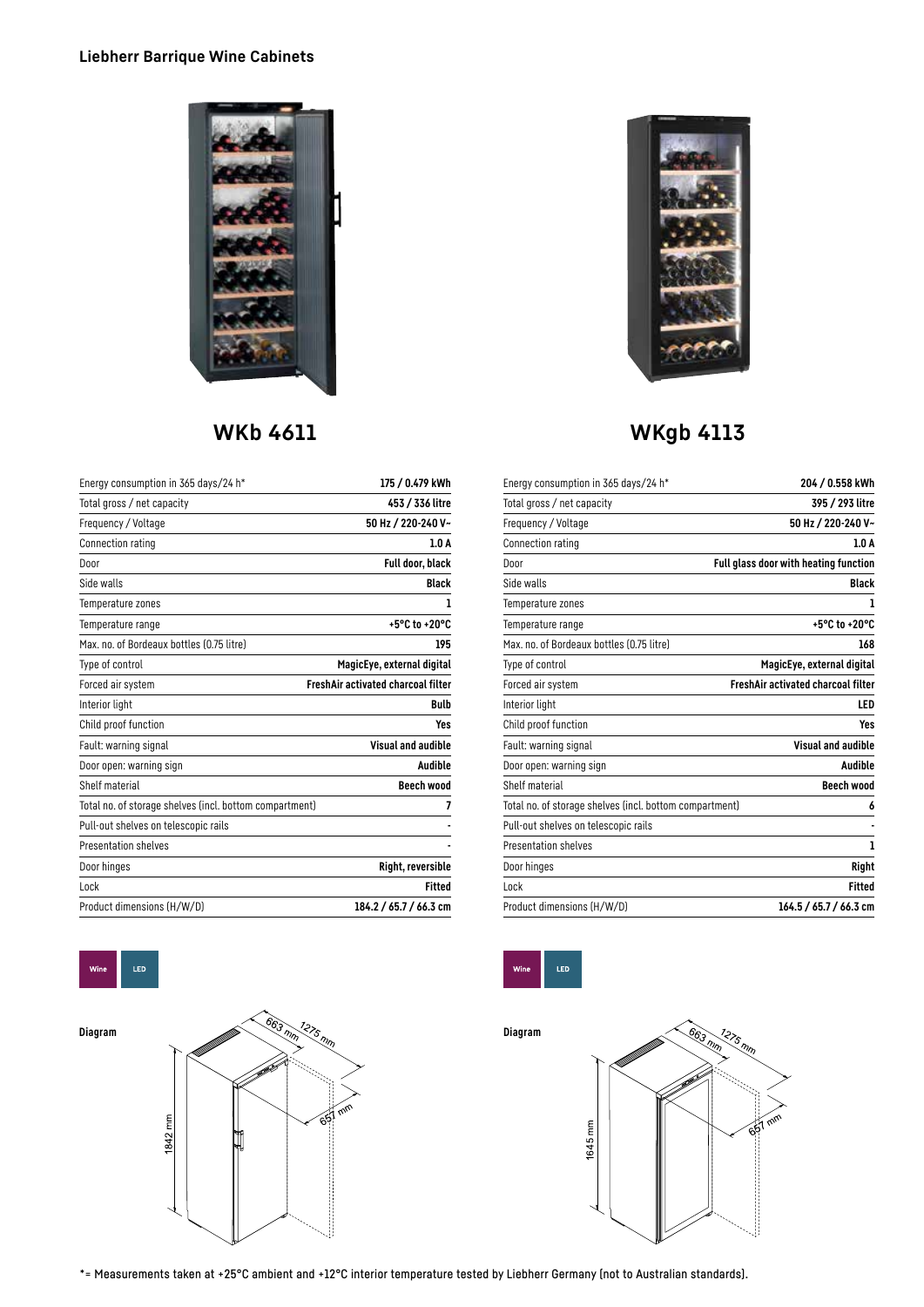

# **WKb 4112**

| Energy consumption in 365 days/24 h*                    | 178 / 0.487 kWh                           |
|---------------------------------------------------------|-------------------------------------------|
| Total gross / net capacity                              | 395 / 293 litre                           |
| Frequency / Voltage                                     | 50 Hz / 220-240 V~                        |
| Connection rating                                       | 1.0A                                      |
| Door                                                    | Insulated glazed door, black frame        |
| Side walls                                              | <b>Black</b>                              |
| Temperature zones                                       | ı                                         |
| Temperature range                                       | +5°C to +20°C                             |
| Max. no. of Bordeaux bottles (0.75 litre)               | 168                                       |
| Type of control                                         | MagicEye, external digital                |
| Forced air system                                       | <b>FreshAir activated charcoal filter</b> |
| Interior light                                          | LED                                       |
| Child proof function                                    | Yes                                       |
| Fault: warning signal                                   | <b>Visual and audible</b>                 |
| Door open: warning sign                                 | <b>Audible</b>                            |
| Shelf material                                          | <b>Beech wood</b>                         |
| Total no. of storage shelves (incl. bottom compartment) | 6                                         |
| Pull-out shelves on telescopic rails                    |                                           |
| <b>Presentation shelves</b>                             | ı                                         |
| Door hinges                                             | Right, reversible                         |
| Lock                                                    | <b>Fitted</b>                             |
| Product dimensions (H/W/D)                              | 164.5 / 65.7 / 66.3 cm                    |







**WKb 1712**

| Energy consumption in 365 days/24 h*                    | 149 / 0.408 kWh                           |
|---------------------------------------------------------|-------------------------------------------|
| Total gross / net capacity                              | 173 / 121 litre                           |
| Frequency / Voltage                                     | 50 Hz / 220-240 V~                        |
| Connection rating                                       | 1.0A                                      |
| Door                                                    | Insulated glazed door, black frame        |
| Side walls                                              | <b>Black</b>                              |
| Temperature zones                                       | ı                                         |
| Temperature range                                       | +5°C to +20°C                             |
| Max, no. of Bordeaux bottles (0.75 litre)               | 60                                        |
| Type of control                                         | MagicEye, external digital                |
| Forced air system                                       | <b>FreshAir activated charcoal filter</b> |
| Interior light                                          | LED                                       |
| Child proof function                                    | Yes                                       |
| Fault: warning signal                                   | <b>Visual and audible</b>                 |
| Door open: warning sign                                 | <b>Audible</b>                            |
| Shelf material                                          | <b>Beech wood</b>                         |
| Total no. of storage shelves (incl. bottom compartment) | 3                                         |
| Pull-out shelves on telescopic rails                    |                                           |
| <b>Presentation shelves</b>                             |                                           |
| Door hinges                                             | Right, reversible                         |
| Lock                                                    | <b>Fitted</b>                             |
| Product dimensions (H/W/D)                              | 85 / 65.7 / 66.3 cm                       |
|                                                         |                                           |



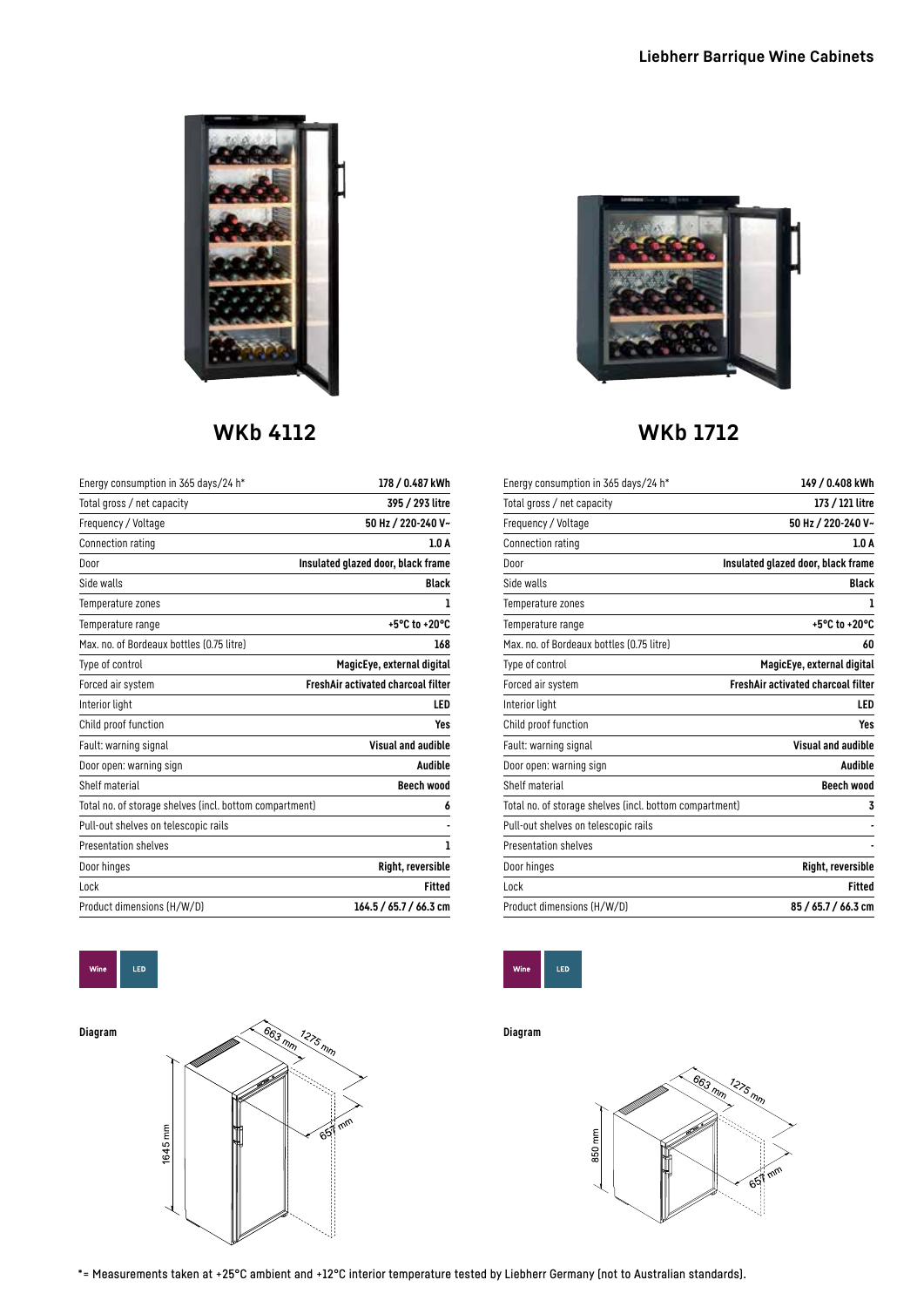